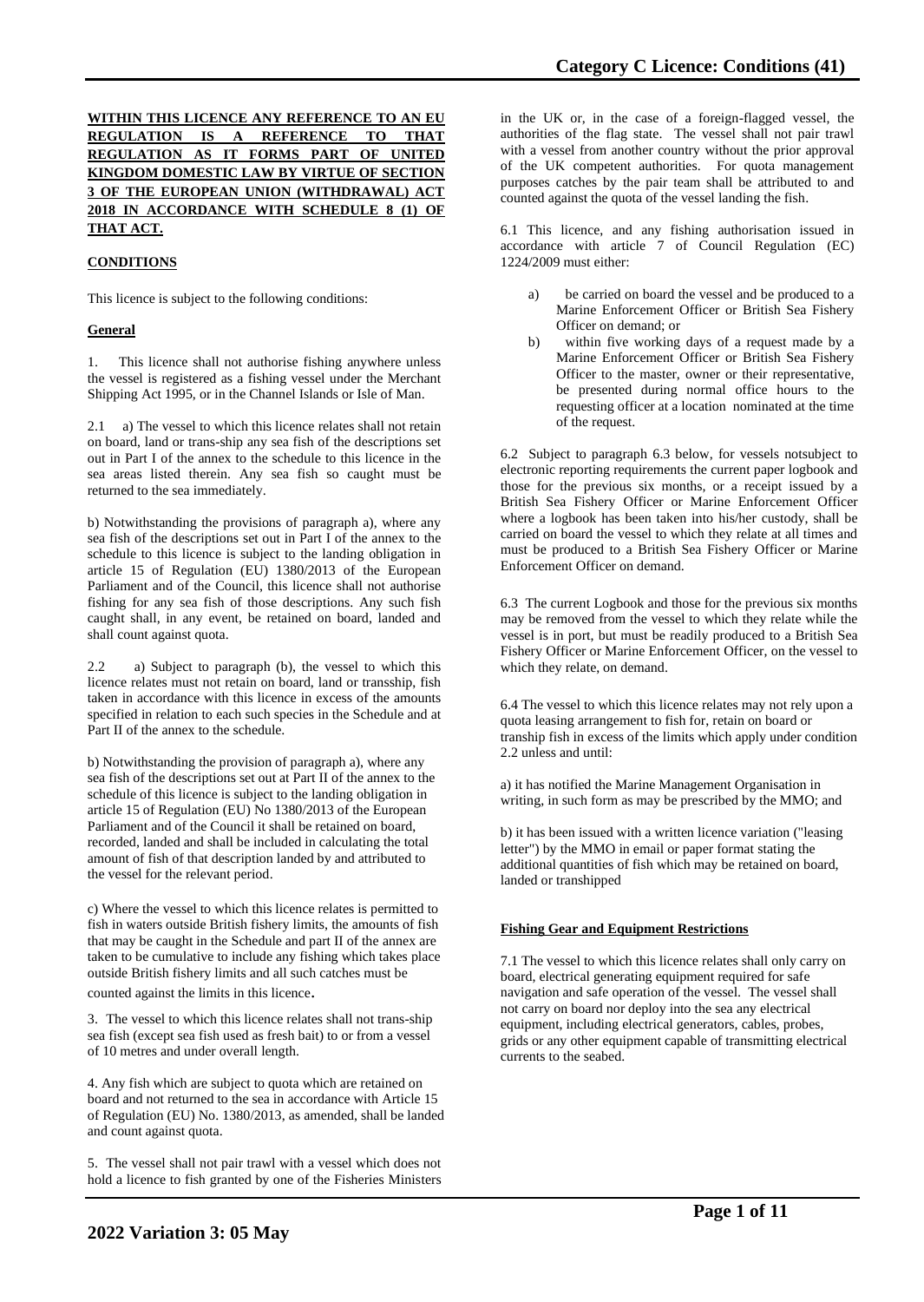## **Economic Link**

8.1 This condition applies to any vessel whose total landings of stocks subject to quotas, and which the vessel is licensed to retain on board during the period for which this licence is issued, amount to 2 tonnes or more between 1st January 2022 and 31st December 2022.

8.2 The licence holder must ensure that there is a real economic link between the vessel to which this licence relates and the United Kingdom, Channel Islands or Isle of Man, in so far as this link concerns only the connections between the fishing activities of the vessel and those communities which are dependent on fisheries and related industries.

8.3 There shall be a real economic link for the purposes of condition 8.2 above where any one of the following options is satisfied during the period specified in paragraph 8.1 above:

- (a) at least 70 per cent by weight or by monetary value of the total landings of all stocks subject to quotas landed by the vessel, and which the vessel is licensed to retain on board, has been landed in the United Kingdom, Channel Islands or Isle of Man; or
- (b) at least 70 per cent of the vessel's crew (measured by reference to the total number of crew-days at sea) is made up of persons who normally reside in the United Kingdom, the Channel Islands or Isle of Man; or
- (c) the owner of the vessel transfers to its fisheries administration fishing opportunities for quota species equivalent to 20 per cent by weight or monetary value of the shortfall in landings of quota species that would result in compliance with condition 8.3(a) above.
- (d) the owner of the vessel achieves a combination of the landing and crewing requirements at condition 8.3(a) and (b), or a combination of condition  $8.3(c)$  and (b) such that  $8.3(c)$  and (b) such that, notwithstanding the individual requirements are not met, the cumulative total is such that a 70% threshold is reached.

8.4 It is the responsibility of the owner of the vessel to demonstrate compliance with whatever option has been chosen to the satisfaction of Fisheries Administrations. If the owner of the vessel fails to comply with whatever option has been chosen by no more than 10 percentage points, Fisheries administrations may, at their discretion, allow such shortfall to be met by adding the same number of percentage points to the option which the owner of the vessel chooses to comply with in the following licence period. In such case, an Economic Link Notice of Variation will be issued to the vessel owner in the following licence period to increase the percentage threshold requirements of the economic link condition by such percentage shortfall.

#### **Compliance Visiting Condition**

9.1 This condition applies only to any vessel which, during each of the periods 1 April 2022 – 30 September 2022 and 1 October 2022 – 31 March 2023, lands in the United Kingdom, Channel Islands or Isle of Man less than 50 per cent by weight of its total landings of all stocks subject to quotas which the

vessel is licensed to retain on board, subject however to its total landings of such quota stocks (wherever landed) amounting to 2 tonnes or more. The condition shall not apply therefore where the total weight of landings anywhere of TAC stocks is less than 2 tonnes. To enable inspections to be made of the vessel and of any catch, equipment or documents or other materials retained on board, in each of the specified periods during any part of which it fishes under the authority of this licence the licence holder must ensure that the vessel is present in any port in the United Kingdom on at least 1 occasion of at least 8 hours duration between 08:00 and 18:00 hours Monday to Friday, in each period between April to September and October to March of the licence duration, provided that:

> (i) before any qualifying visit at least 24 hours' notice of the particulars specified below is given to the UK Fisheries Monitoring Centre by one of the following means, properly designated as required:

> > by telephone or marine radio on 0131 271 9700;

by fax to 0131 244 6471 heading the fax Compliance visit;

by e-mail t[o UKFMC@gov.scot](mailto:UKFMC@gov.scot) inserting Compliance visit in the subject box;

- (ii) during any such visit the vessel ties up alongside; and
- (iii) qualifying visits in the specified periods are at least 2 months apart.

#### Specified Particulars

- 1. Name and address of caller
- 2. Name of vessel, its port letters and registration number
- 
- 3. Intended port of arrival Estimated date and time of arrival
- 5. Name, address and telephone number of contact point in the United Kingdom for enquiries
- 6. Date and time of telephone call.

9.2 The Master shall ensure that a person(s) is present on board the vessel at all times during the minimum duration period of 8 hours between 08:00 and 18:00 hours Monday to Friday, or until an inspection has been carried out within these times. That person(s) must be capable of facilitating an inspection of the vessel and have access to all relevant documents and relevant areas of the vessel.

#### **Landing and Other Requirements for All Stocks**

10.1 This condition applies to any vessel with an overall length of 15 metres or more.

10.2 Except as provided for in Condition 11, landings of sea fish shall be made only:

> (a) at one of the designated ports listed in column 1 of the table below; and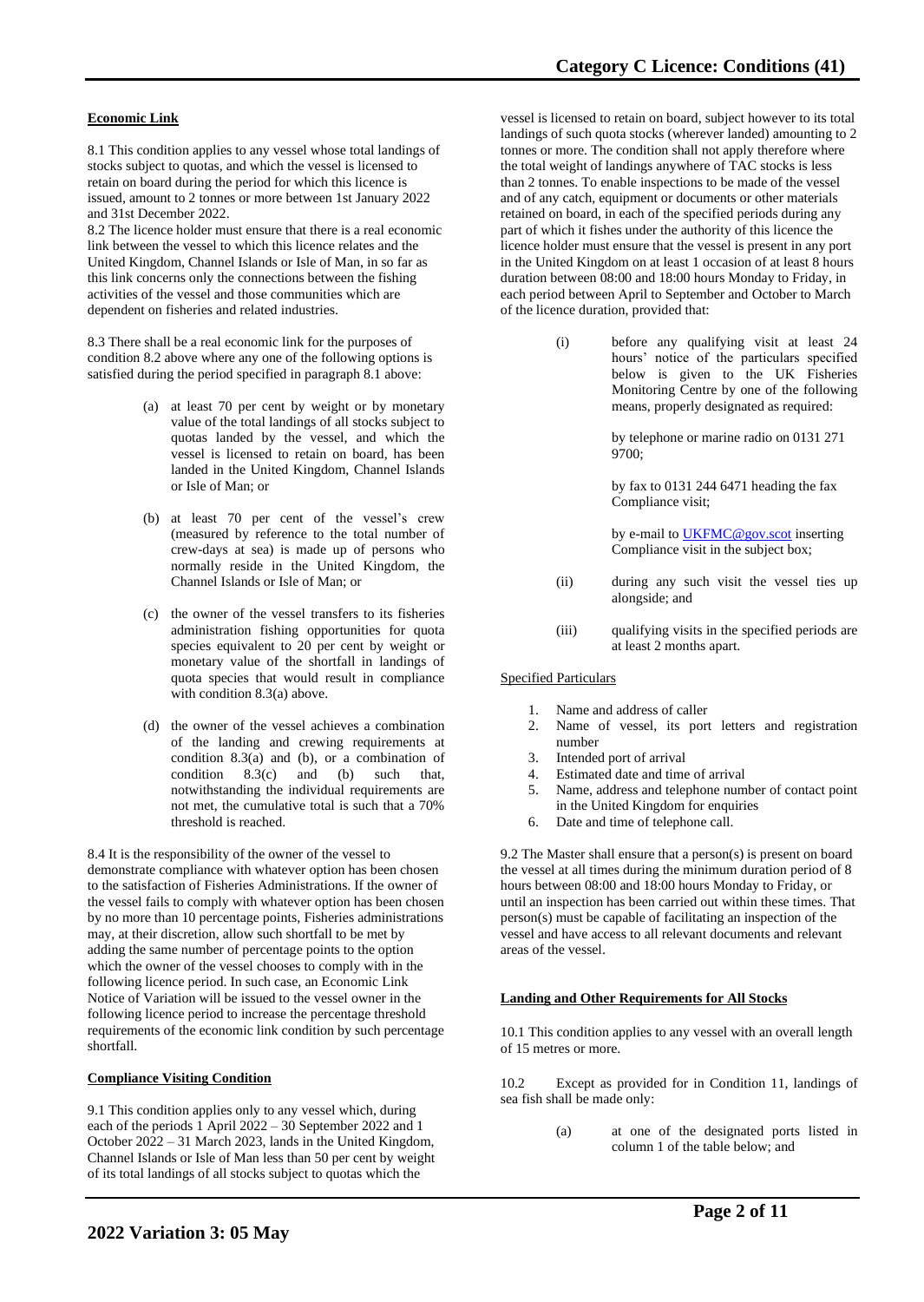(b) where appropriate, at the designated location within the port specified in column 3 of that table.

When entering any designated port vessels must arrive within the designated times listed in column 2 of the table.

| Column <sub>1</sub>                      |                                                                     | Column <sub>2</sub> | Column 3                                                                                                                                                     | Column 4                                                                                                |
|------------------------------------------|---------------------------------------------------------------------|---------------------|--------------------------------------------------------------------------------------------------------------------------------------------------------------|---------------------------------------------------------------------------------------------------------|
| Ports at which sea fish<br>may be landed | Times during which vessels may arrive<br>in port<br>(UK local time) |                     | <b>Location</b> (where<br>appropriate) within port<br>where sea fish may be<br>landed                                                                        | <b>Location of logbook post</b><br>box                                                                  |
| <b>ENGLAND AND WALES</b>                 | From                                                                | To                  |                                                                                                                                                              |                                                                                                         |
| North Shields                            | 09:00 (Mon-Fri)                                                     | 23:00 (Mon-Fri)     |                                                                                                                                                              | On right hand side of<br>entrance to Auction Hall<br>next to Quaymaster's<br>Office.                    |
| Whitby                                   | $23:00$ (Sun – Thur)                                                | $07:00 (Mon-Fri)$   | Fish Quay                                                                                                                                                    | On market wall of office<br>block West of the Auction<br>Hall                                           |
| Scarborough                              | 23:00 (Sun - Thur)                                                  | $07:00 (Mon-Fri)$   | West Pier                                                                                                                                                    | On West facing wall of<br>office block West of the<br>Auction Hall.                                     |
| Humberside (Hull and<br>Grimsby)         | $18:00$ (Sun - Thur)                                                | $07:00 (Mon-Fri)$   | Hull - North Side of Albert &<br>William Wright Dock<br>Grimsby - Fish Dock, Market<br>Quay                                                                  | On side wall, Marr Building,<br><b>St Andrews Dock</b><br>Entry to Bay 16, Grimsby<br>Yard Fish Market. |
| Lowestoft                                | 07:00 (Mon - Fri)                                                   | 16:00 (Mon - Fri)   | <b>Waveney Dock</b>                                                                                                                                          | Outside wall of fishmarket<br>near northern corner of<br>Waveney Dock.                                  |
| Shoreham                                 | 08:00 (Mon - Fri)                                                   | $16:00 (Mon-Fri)$   | Within the confines of the<br>harbour                                                                                                                        | On wall of Port Control<br>Office at lockgates                                                          |
| <b>Brixham</b>                           | 08:00 (Mon - Fri)                                                   | $20:00 (Mon-Fri)$   |                                                                                                                                                              | Set in MMO's Fish<br>Laboratory Wall.                                                                   |
| Plymouth                                 | 08:00 (Mon - Fri)                                                   | $20:00 (Mon-Fri)$   | Sutton harbour, New Fish<br>Market                                                                                                                           | On MMO Marine Office<br>Wall.                                                                           |
| Newlyn                                   | 08:00 (Mon-Fri)                                                     | 20:00 (Mon-Fri)     |                                                                                                                                                              | Outside of Harbour Master's<br>Office.                                                                  |
| Padstow                                  | 08:00 (Mon-Fri)                                                     | 20:00 (Mon-Fri)     |                                                                                                                                                              | South Quay, Padstow                                                                                     |
| <b>Milford Haven Dock</b>                | 08:00 (Mon - Fri)                                                   | $17:00 (Mon-Fri)$   |                                                                                                                                                              | Outside of Auction Hall's<br>wall.                                                                      |
| Holyhead                                 | 08:00 (Mon-Fri)                                                     | 17:00 (Mon-Fri)     | <b>Fish Dock</b>                                                                                                                                             | On Wall of Dockmaster's<br>Office at South Quay                                                         |
| Fleetwood                                | 22:00 (Sun - Thur)                                                  | 07:30 (Mon - Fri)   | Wyre Fish Dock                                                                                                                                               | Outside wall of Auction<br>Hall.                                                                        |
| Whitehaven                               | $09:00 (Mon-Fri)$                                                   | $17:00 (Mon-Fri)$   | North Harbour on the Old<br>North Wall Quay adjacent to<br>the Ice Plant and on the<br>North Wall Quay adjacent to<br>the Fish Handling Facility<br>building | Outside the Fish Handling<br>Facility building on the<br>North Wall Quay                                |

| Column 1                                 | Column 3                                                                    | Column 4                     |
|------------------------------------------|-----------------------------------------------------------------------------|------------------------------|
| Ports at which sea fish may be<br>landed | Location (where appropriate)<br>within port where sea fish<br>may be landed | Location of logbook post box |
| <b>SCOTLAND</b>                          |                                                                             |                              |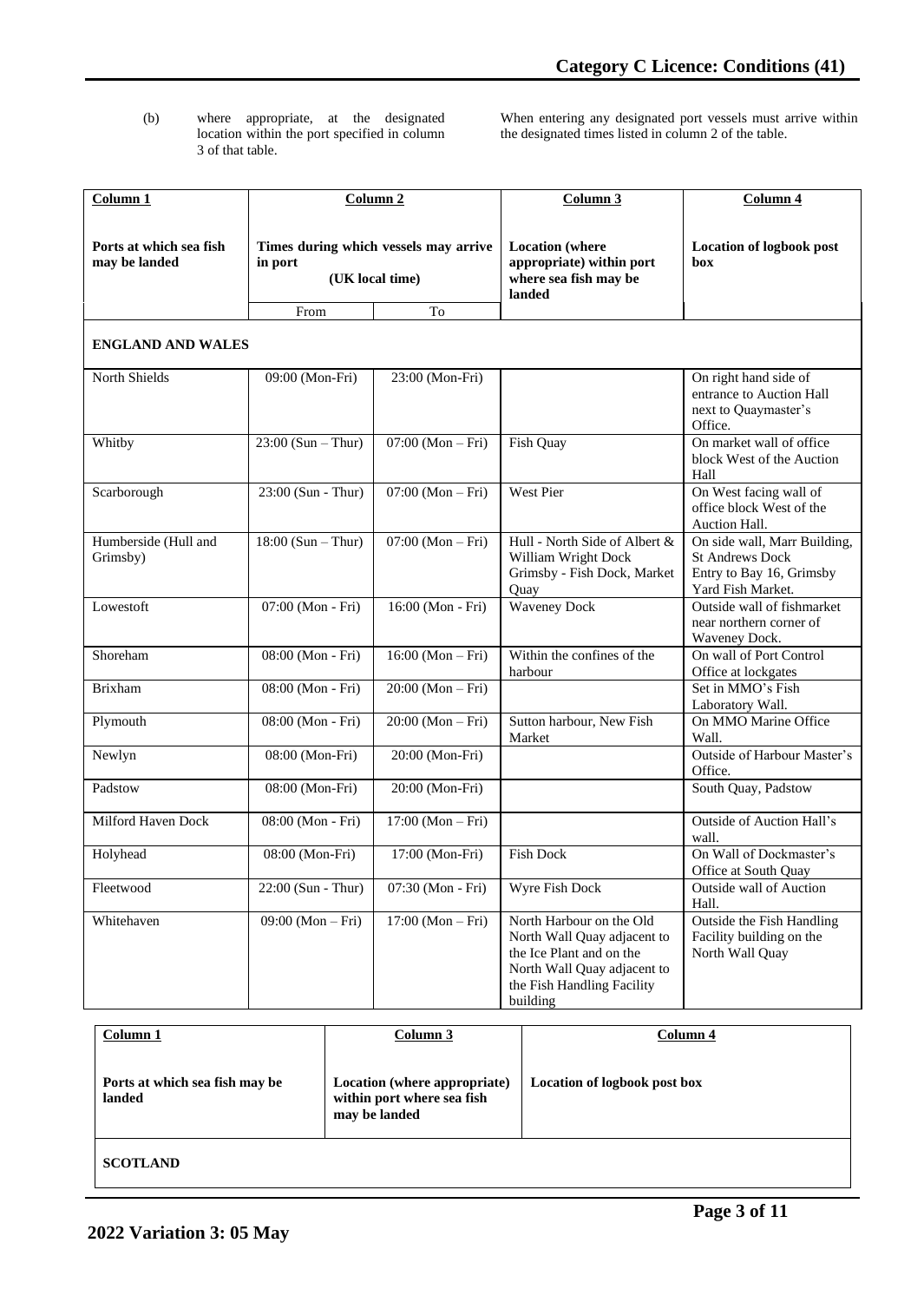| Eyemouth      |                                                                                     | Front of the Fishermen's Mutual Association building,<br>Harbour Road, Eyemouth TD14 5JA                       |  |
|---------------|-------------------------------------------------------------------------------------|----------------------------------------------------------------------------------------------------------------|--|
| Pittenweem    | Fishmarket Quay                                                                     | Inside fishmarket, by the notices on the rear wall of the<br>chilled area.                                     |  |
| Aberdeen      | Palmerston Quay &<br><b>Commercial Ouay</b>                                         | On North wall of Palmerston Quay fishmarket outside<br>Berthing Master's Office.                               |  |
| Peterhead     | Peterhead Harbour excluding<br>Peterhead Bay Harbour                                | Centrally on the seaward side of the new fishmarket on<br>Merchants Ouay                                       |  |
| Fraserburgh   |                                                                                     | On quayside wall of 1st market between doors 9 and<br>10, about 20 metres on North side of the Faithlie Jetty. |  |
| <b>Buckie</b> |                                                                                     | On outside front wall of fishmarket next to the entrance<br>door.                                              |  |
| Lerwick       | All piers, quays and docks<br>within harbour limits excluding<br>those in Dales Voe | On seaward side of the Northmost end of fishmarket on<br>Alexandra Wharf.                                      |  |
| Scalloway     |                                                                                     | On seaward wall at the South end of the fishmarket.                                                            |  |
| Kirkwall      | East Pier, Kirkwall                                                                 | On external wall of North Isles Passenger Terminal<br>Building.                                                |  |
| Scrabster     |                                                                                     | On the outside front wall of Scrabster fishmarket.                                                             |  |
| Kinlochbervie | All quays lying to the North of<br>the ice factory quay                             | On the Southmost external wall of new fishmarket.                                                              |  |
| Lochinver     |                                                                                     | On the wall to the right of the fishmarket entrance.                                                           |  |
| Ullapool      |                                                                                     | North Facing wall at eastern end of Harbour Building                                                           |  |
| Stornoway     |                                                                                     | On West facing wall on the Fishmarket on<br>Esplanade Quay.                                                    |  |
| Portree       |                                                                                     | On lamp post outside Pier Master's Office.                                                                     |  |
| Mallaig       |                                                                                     | On wall of Prawnmarket adjacent to Whitefish market<br>entrance.                                               |  |
| Oban          |                                                                                     | On the seaward end of the Westward wall of the fish<br>market building.                                        |  |
| Campbeltown   |                                                                                     | On the seaward wall to the right of right-hand door of<br>the fishmarket next to a life buoy.                  |  |
| Troon         |                                                                                     | On the Pier-side wall of Troon fish market building.                                                           |  |
| Cullivoe      | Cullivoe Pier                                                                       | On the North side of the Ice Plant, adjacent to the Ice<br><b>Plant Control Box</b>                            |  |

| Column <sub>1</sub>                      |                                                                     | Column 2            | Column 3                                                                              | Column 4                                             |
|------------------------------------------|---------------------------------------------------------------------|---------------------|---------------------------------------------------------------------------------------|------------------------------------------------------|
| Ports at which sea<br>fish may be landed | Times during which vessels may arrive<br>in port<br>(UK local time) |                     | <b>Location</b> (where<br>appropriate) within port<br>where sea fish may be<br>landed | <b>Location of logbook post</b><br>hox               |
|                                          | From                                                                | To                  |                                                                                       |                                                      |
| <b>NORTHERN IRELAND</b>                  |                                                                     |                     |                                                                                       |                                                      |
| Ardglass                                 | 09:00 (Mon - Fri)                                                   | 21:00 (Mon - Fri)   |                                                                                       | On the wall of the<br>fishmarket and port<br>office. |
| Kilkeel                                  | 06:00 (Mon - Fri)                                                   | $22:00$ (Mon - Fri) |                                                                                       | On the wall of the<br>fishmarket and port<br>office. |
| Portavogie                               | 09:00 (Mon - Fri)                                                   | 21:00 (Mon - Fri)   |                                                                                       | On the wall of the<br>fishmarket and port<br>office. |
| Bangor <sup>1</sup>                      |                                                                     |                     |                                                                                       |                                                      |
| Ballycastle <sup>1</sup>                 |                                                                     |                     |                                                                                       |                                                      |

<sup>&</sup>lt;sup>1</sup> Permitted landing port **only** for vessels with over 2 tonnes of either **cod** or **hake** on board to land. As usual arrivals of such vessels are subject to prior notification as specified in paragraphs 11.1 to 11.7.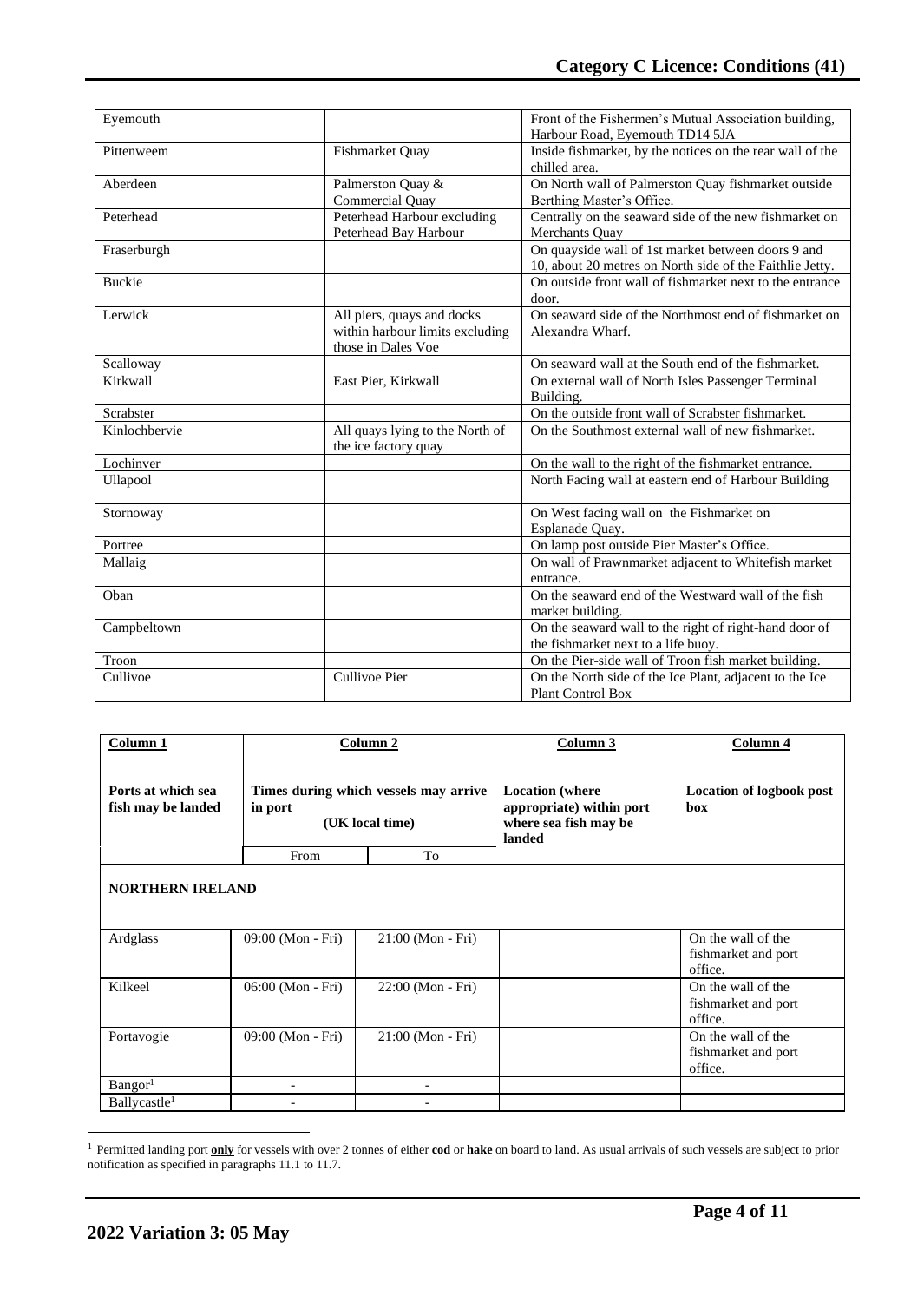11.1 The provisions of this paragraph apply to all vessels which:

a) have an overall length of 15 metres or more; and

b) have more than one tonne, live weight, in total on board of species for which a TAC has been set or have on board more than one tonne, live weight, of scallops caught in ICES Divisions VII d, e and h; and

c) intend to arrive at a port other than a designated port, or intend to arrive at a designated port outside designated times and locations;

Notification of the following information shall be given to the UK Fisheries Monitoring Centre by one of the following means: properly designated as required

#### by telephone or marine radio on **0131 271 9700;**

by fax to **0131 244 6471** heading the fax Notice Arrival visit;by e-mail to [UKFMC@gov.scot](mailto:UKFCC@scotland.gsi.gov.uk) inserting Notice Arrival in the subject box;

- (a) the name of the person making the call;
- (b) the name and registered number of the vessel for which authority to arrive in port is sought;
- (c) the port or location at which the vessel is to arrive;
- (d) the intended date and time (UK local time) of arrival in port;
- (e) details of the catch on board by species in kilogrammes live weight.

Such notifications shall be given at any time between:

(1) 4 and 24 hours prior to arrival in port where arrival will occur between 00:01 hours on Tuesday and 23:59 on Saturday; and

(2) 4 and 72 hours prior to arrival in port where arrival will occur between 00:01 hours on Sunday and 23:59 on Monday.

#### **NOTE: Calls to the UK Fisheries Monitoring Centre will be recorded**

11.2 When all the information has been provided in accordance with paragraph 11.1 above by telephone or marine radio, an authorisation number will be issued by the UK Fisheries Monitoring Centre along with the recorded time of the authorisation and confirmation of the date and time after which the vessel may arrive at the nominated port or location. This information must be recorded in the comments section of the Logsheet(s) relating to the sea fish before arrival in port. For the purposes of this paragraph "recorded time" means the date and time (in UK local time) of issue of the authorisation number recorded by the person issuing it.

11.3 When all the information has been provided in accordance with paragraph 11.1 above by fax or email, details of the authorisation number along with the recorded time of the

authorisation and confirmation of the date and time after which the vessel may arrive at the nominated port or location will not

automatically be transmitted to the vessel by the UK Fisheries Monitoring Centre. Further contact must be made with the Monitoring Centre by telephone or marine radio to obtain the authorisation number and authorised date and time of arrival in port which must then be recorded in the comments section of the Logsheet(s) relating to the sea fish before arrival in port. For the purposes of this paragraph "recorded time" means the date and time (in UK local time) of issue of the authorisation number recorded by the person issuing it.

11.4 Following the issue of an authorisation referred to above, the vessel must arrive at the nominated port or location within a period of 4 hours commencing from the date and time as confirmed in accordance with paragraph 11.2 or 11.3 above.

11.5 If, following the issue of an authorisation number, it is not possible to arrive at the nominated port or location within the time period specified in paragraph 11.4, authorisation to amend that period must be sought from the UK Fisheries Monitoring Centre. A further authorisation number shall be issued and this must be recorded in the comments section of the Logsheet(s) (where applicable) relating to the current voyage.. This paragraph shall not apply where the vessel is entering a designated port and expiry of the time limit specified in paragraph 11.4 occurs within designated arrival times at that port.

11.6 After the authorisation number and confirmation of the date and time of arrival has been issued, the vessel may go to another port or location. If that port, location of landing or time of arrival are not all designated in the table at paragraph 10.2 above, a further authorisation number must be obtained from the UK Fisheries Monitoring Centre by making a notification in accordance with paragraph 11.1. This information must be recorded in the comments section of the Logsheet(s) (where applicable) relating to the sea fish, before the arrival of the vessel in port.

11.7 The vessel may not commence landing sea fish at the port or location communicated in terms of paragraph 11.1 any earlier than 4 hours from the time that the notification made under paragraph 11.1, 11.5 or 11.6 is recorded as having been received by the UK Monitoring Centre, whichever is the later, unless otherwise authorised by a British Sea Fishery Officer or Marine Enforcement Officer.

12. This condition applies to all vessels which are required to submit a logbook other than by electronic means, landing sea fish at a designated port. Prior to commencing landing, the original (white) copy of the logbook, completed in accordance with Council Regulation (EC) No. 1224/2009, relating to the sea fish, shall be deposited in the box marked for this purpose and located in the port of landing as specified in column 4 of the table above, unless it has been handed to a British Sea Fishery Officer or Marine Enforcement Officer. A logbook submitted in this way shall be deemed to have been submitted in compliance with Council Regulation (EC) No. 1224/2009.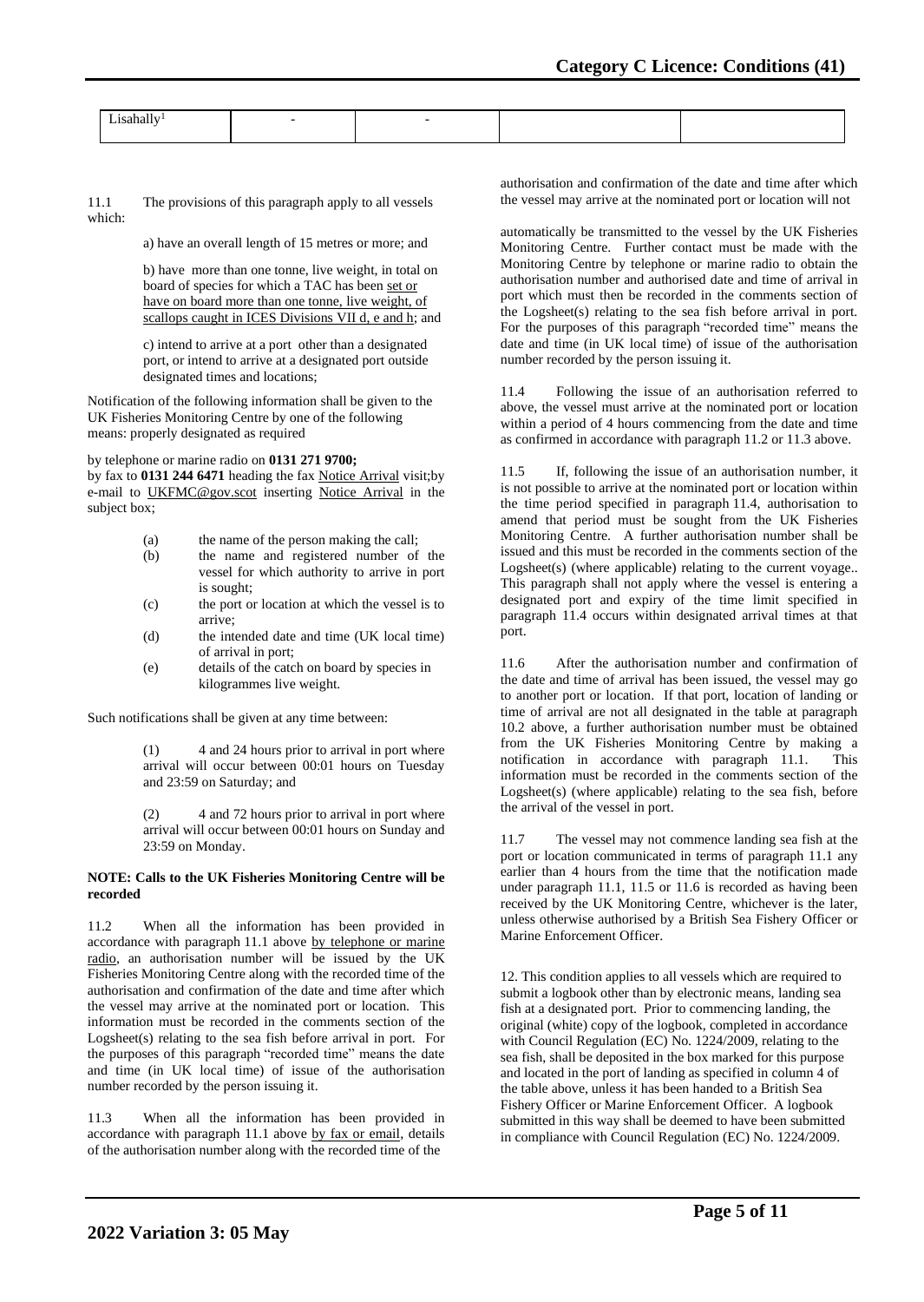#### **Additional Landing and Other Requirements for Hake, Megrim and Anglerfish**

13.1 The master of any British fishing vessel wishing to land more than 1 tonne, live weight, in combination of hake, megrim or anglerfish taken from ICES Sub Area VI or VII, at any port other than a United Kingdom port shall, on completion of fishing operations in ICES Sub Area VI or VII and before exiting the area, notify the UK Fisheries Monitoring Centre with the following information:

(i) the name and registered number of the vessel;

(ii) the name of the master of the vessel;

(iii) the current position of the vessel (latitude and longitude) within Sub Area VI or VII;

(iv) the intended country, port and date of landing;

(v) the amount of all species, including hake, megrim and anglerfish on board, recorded in the vessel's logbook, together with ICES sub area of capture, at the time of the notification.

13.2 Notice, under this condition, shall be made to the UK Monitoring Centre by one of the following means, properly designated as required:

by telephone or marine radio on **0131 271 9700**;

by fax from a landline connection only to **0131 244 6471** heading the fax hke/lez/anf;

by e-mail to UKFMC@gov.scot inserting hke/lez/anf in the subject box.

The owner, charterer or representative may forward notifications on the master's behalf.

13.3 An acknowledgement of the notification will be given and which should be retained on board the vessel. Fisheries Administrations may require the fishing vessel either to go to a specified position and rendezvous with a Fishery Protection Vessel or proceed to a UK port, for inspection.

#### **Trans-shipment of Pelagic Stocks**

*Note: for the purposes of this licence "pelagic species" means fish of any of the following descriptions:* 

*Mackerel (Scomber scombrus), Herring (Clupea harengus), Sprat (Sprattus sprattus), Pilchard (Sardina pilchardus), Horse Mackerel (Trachurus trachurus) and Blue Whiting (Micromesistius poutassou).*

14.1 Subject to paragraphs 14.3 and 14.4 below, herring and mackerel taken under the authority of this licence shall only be trans-shipped to a licensed receiving vessel at the following ports:

Ullapool inside harbour limits

 Mallaig inside a line drawn between Harbour Point (57°0'25"N,5°49'45"W) and An Fhaochag (57°3'50"N,5°47'25"W) and the parallel of latitude 57°N (Loch Nevis)

Lerwick inside harbour limits

Fraserburgh the area enclosed by a line due north from Kinnaird Head Lighthouse (57° 41' 54"N, 2° 0' 08"W) to a point (57 $^{\circ}$  42' 54"N, 2 $^{\circ}$  0' 08" W) then due south east to a point (57 $\degree$  42' 04"N, 1 $\degree$  56' 21" W) and then south to Cairnbulg Briggs Light (57° 41' 06"N, 1° 56' 21"W)

| Peterhead                                                        | inside harbour limits                                                                    |
|------------------------------------------------------------------|------------------------------------------------------------------------------------------|
| Falmouth<br>Rosemullion Head and Zone Point                      | inside a line drawn between                                                              |
| Plymouth<br>$(50^{\circ} 19.6^{\circ}N, 4^{\circ} 7.2^{\circ}W)$ | inside a line drawn between<br>Pemberknowse Point (50° 19.8'N, 4° 12'W) and Andurn Point |

| Weymouth<br>Harbour Master | within the jurisdiction of the       |  |  |
|----------------------------|--------------------------------------|--|--|
| Blyth                      | inside harbour limits                |  |  |
| Port of Tyne               | inside Port of Tyne authority limits |  |  |

14.2 Prior to the commencement of trans-shipment to a licensed receiving vessel, the quantity of fish on board shall be notified to the local Fishery or Marine Officer and be made available for inspection.

14.3 Herring caught in ICES Divisions IVa and IVb shall only be trans-shipped in Scotland at Lerwick, Fraserburgh and Peterhead. Herring caught in ICES Division Vb and Sub Areas VI and VII shall only be trans-shipped in Scotland at Mallaig and Ullapool.

14.4 Mackerel shall only be trans-shipped in Scotland at Ullapool or Lerwick.

15. The vessel to which this licence relates shall not trans-ship mackerel, herring, sprats, pilchards or horse mackerel to any vessel other than a vessel licensed to receive trans-shipped fish of those species.

# **Restrictions on dredges**

16.1 Any dredge carried on board or used by a vessel in ICES Divisions VIId,e,f and h, must comply with the following requirements:

- (a) it must consist of a frame which does not exceed 0.85 metres in width (where width is the maximum external measurement across the front of the dredge);
- (b) it must comprise a functioning spring-loaded tooth bar which must be operational and moveable. It must not contain a fixed tooth bar;
- (c) there must be no attachments to the rear, top or inside of the dredge, nor shall it contain either a diving plate or other similar device;
- (d) the weight of the complete dredge including belly, back and all fittings shall not exceed 150 kgs.

16.2 Notwithstanding paragraph 16.1 but subject to paragraph 16.3, a vessel in ICES Divisions VIId,e,f and h, may carry a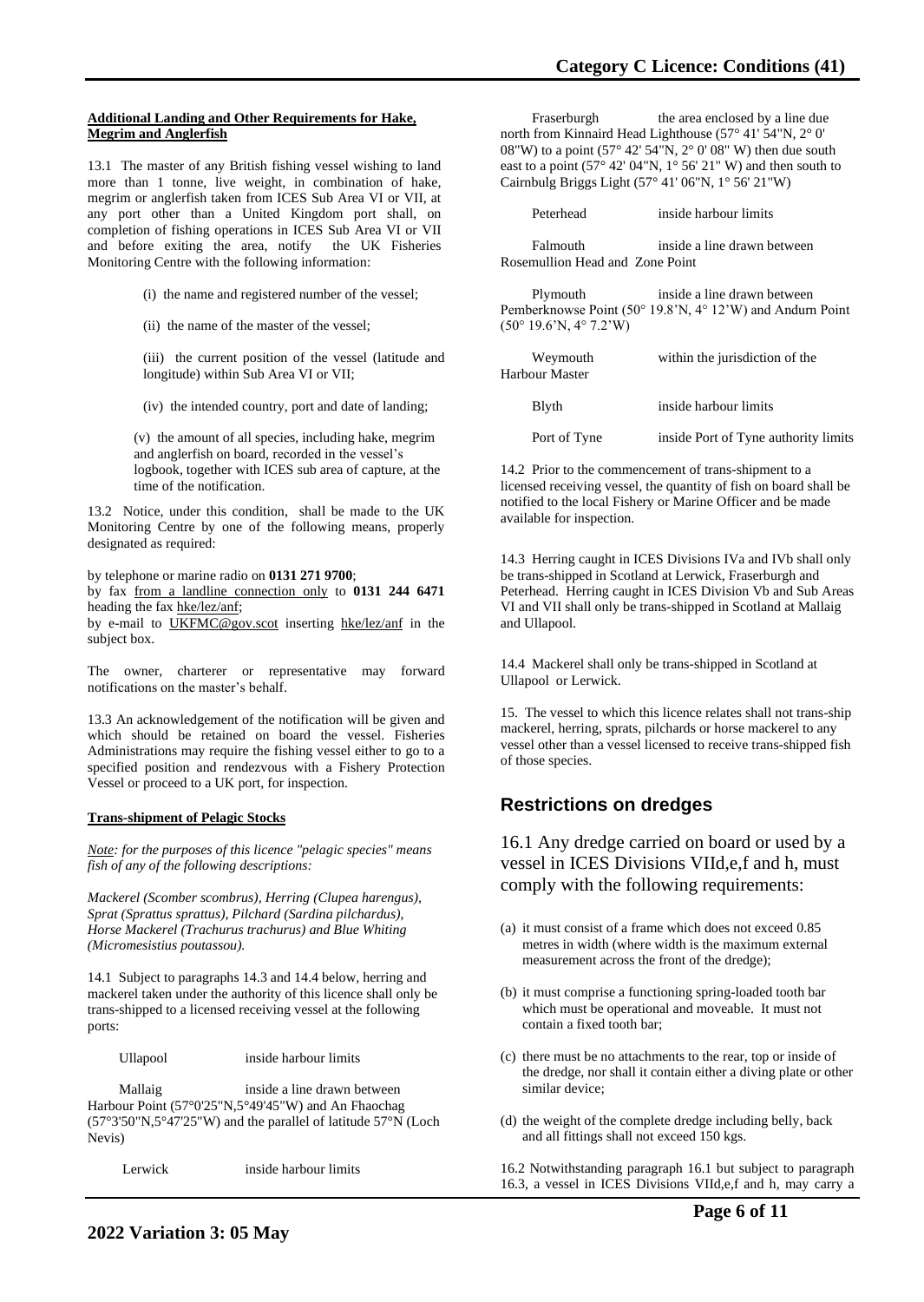dredge not complying with paragraph 16.1 provided such dredge is disconnected from the towing bar and is either securely lashed to some part of the superstructure or stowed and may not readily be used.

16.3 A vessel in ICES Divisions VIId,e,f and h, shall not carry or use dredges which comply with paragraph 16.1 above whilst having on board any dredges which do not meet the requirements of that paragraph.

16.4 The restrictions in paragraph 16.1 and 16.2 do not apply to any vessel fishing with dredges only in areas which are shellfish production areas for the purpose of the Food Safety (Fishery Products and Live Shellfish) (Hygiene) Regulations 1998 or to vessels which on any voyage or fishing trip are only fishing for and retaining on board 'seed' mussel for relaying into classified shellfish production areas.

## **Prohibition on the Deployment of Mechanical Dredging Gear in the Solway Firth**

17.1 The vessel to which this licence relates is prohibited, at all times, from deploying mechanical dredging gear in that area of the Solway Firth, defined as those portions of the shore and bed of the sea, the estuaries and the tidal rivers, which lie within the area bounded by the mean high-water mark of ordinary spring tides, by a straight line extending due East from the Isle of Whithorn, at a point 54°41′46″ North latitude and 04°22′00″ West longitude and by the line referred to in article 3(b)(i) of the Scottish Adjacent Waters Boundaries Order 1999 (S.I. 1999/1126)

17.2 While the vessel is in the specified area, any mechanical dredging gear carried on board the vessel, must be properly stored and secured in such a way, that it may not be used readily and to avoid any doubt of its deployment in the water.

#### **Prohibition on fishing with trawls and dredges in specified areas in Lochs Duich, Long and Alsh**

18.1 Subject to paragraphs 18.2 and 18.3, the vessel to which this licence relates is prohibited, at all times, from fishing with a trawl or dredge (including a suction dredge) in that area of Lochs Duich, Long and Alsh, being the area of waters bounded sequentially by:

― a straight line drawn from a point on Skye (Rubhna na h-Airde Glaise) at 57˚ 16.364N, 005˚ 46.010W; then to 57˚ 16.590N 005˚ 46.105W; then to 57˚ 16.850N 005˚ 44.335W, then to a point on the mainland (Skye bridge) at 57˚ 16.871N 005˚ 43.976W; then along the coastline of the mainland to point 57˚ 13.546N 005˚ 39.125W (near Sgeir nan Laogh); then to a point on Skye at 57˚ 13.522N 005˚ 39.789W (near Kylerhea); and then finally along the coastline of Skye to 57˚ 16.364N 005° 46.010W (Rubhna na h-Airde Glaise)<sup>2</sup>.

18.2 The prohibition in paragraph 18.1 does not apply to fishing with a trawl or dredge (including a suction dredge) within the area of waters within Loch Alsh bounded by straight lines drawn from point 57˚ 15.889N 005˚ 42.630W and sequentially joining the following geographical co-ordinates:

57˚ 16.706N 005˚ 42.005W;

57˚ 16.703N 005˚ 39.865W; 57˚ 16.850N 005˚ 39.321W; 57˚ 16.851N 005˚ 38.742W; 57˚ 16.417N 005˚ 37.975W; 57˚ 16.334N 005˚ 36.969W; 57˚ 16.502N 005˚ 36.396W; 57˚ 16.323N 005˚ 36.059W; 57˚ 15.998N 005˚ 35.381W; 57˚ 15.390N 005˚ 36.880W; 57˚ 15.371N 005˚ 37.351W; 57˚ 16.151N 005˚ 39.012W; 57˚ 16.132N 005˚ 41.140W; and finally 57˚ 15.889N 005˚ 42.630W.

18.3 The prohibition in paragraph 18.1 does not apply to fishing with a trawl within the area of waters within Loch Duich bounded by straight lines drawn from point 57˚ 16.107N 005˚ 30.791W and sequentially joining the following geographical co-ordinates:

57˚ 15.944N 005˚ 30.579W; 57˚ 15.431N 005˚ 29.559W; 57˚ 15.208N 005˚ 28.763W; 57˚ 14.541N 005˚ 28.101W; 57˚ 14.356N 005˚ 27.629W; 57˚ 14.356N 005˚ 28.654W; 57˚ 14.551N 005˚ 28.830W; 57˚ 15.012N 005˚ 29.713W; 57˚ 16.035N 005˚ 30.959W; and finally 57˚ 16.107N 005˚ 30.791W;

18.4 While the vessel is within the area specified in paragraph 18.1 but is outwith the areas specified in paragraphs 18.2 and 18.3, any trawl or dredge (including any suction dredge) carried on board the vessel must be properly lashed and stowed in such a way that it may not be used readily and to avoid any doubt of its deployment in the water.

## **Deep-sea Species**

19. For the purposes of this licence, 'deep-sea species' means sea fish of any of the following descriptions:-

Black scabbardfish *(Aphanopus carbo)* Alfonsinos *(Beryx spp.)* Roundnose grenadier *(Coryphaenoides rupestris)* Orange roughy *(Hoplostethus atlanticus)* Red seabream *(Pagellus bogaraveo)*

## When referring to Deep Sea Sharks this shall relate to the following:

Deep-water catsharks *(Apristurus spp.)* Frilled shark *(Chlamydoselachus anguineus)* Gulper shark *(Centrophorus granulosus)* Leafscale gulper shark *(Centrophorus squamosus* Portuguese dogfish *(Centroscymnus coelolepis)* Longnose velvet dogfish *(Centroscymnus crepidate)* Black dogfish *(Centroscyllium fabricii)* Birdbeak dogfish *(Deania calceus)* Kitefin shark *(Dalatias licha)* Greater lanternshark *(Etmopterus princeps)* Velvet belly *(Etmopterus spinax)* Blackmouth dogfish (Galeus melastomus) Mouse catshark *(Galeus murinus)* Bluntnose Six-gilled shark *(Hexanchus griseus)*

<sup>2</sup> All co-ordinates in this condition are on WGS84 datum and are accurate at a scale of 1:10,000.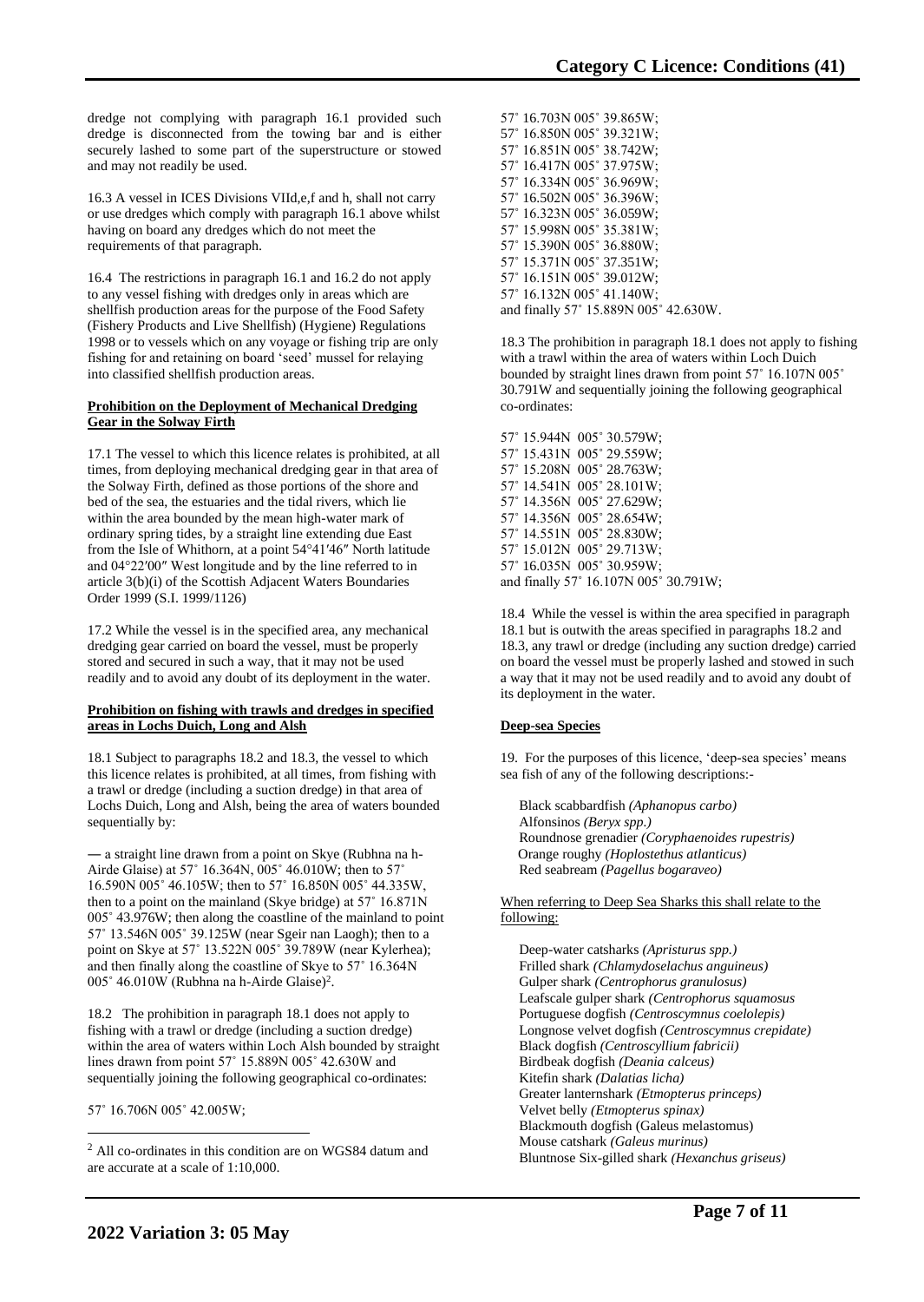Sailfin roughshark (Sharpback shark) *(Oxynotus paradoxus)* Knifetooth dogfish *(Scymnodon ringens)* Greenland shark *(Somniosus microcephalus)*

## **Effort control: Cod in VIId**

20. The vessel may not be absent from port and present in the part of ICES area VIId as authorised by this licence whilst carrying on board any of the fishing gear specified in condition 21, unless the owner, master, or his representative has been authorised in writing by the appropriate UK fisheries administration in accordance with Article 7 of Council Regulation (EC) 1224/2009.

The vessel must at all times comply with the rules for cod in VIId as published by the Marine Management Organisation on its website

[https://www.gov.uk/government/publications/manage-your](https://www.gov.uk/government/publications/manage-your-fishing-effort-cod-in-ices-area-viid)[fishing-effort-cod-in-ices-area-viid](https://www.gov.uk/government/publications/manage-your-fishing-effort-cod-in-ices-area-viid)

21. Regulated fishing gear in ICES area VIId:

**Vessels with eligibility may use any of the following gears:**

(a) bottom trawls and seines (OTB, OTT, PTB, SDN, SSC, SPR) of mesh:

(i) equal to or larger than 100 mm; (TR1)

(ii) equal to or larger than 70 mm and less than 100 mm; (TR2)

(iii) equal to or larger than 16 mm and less than 32 mm; (TR3)

(b) beam trawls (TBB) of mesh:

(i) equal to or larger than 120 mm; (BT1)

(ii) equal to or larger than 80 mm and less than 120 mm; (BT2)

(c) gill nets, entangling nets (GN); (GN1)

(d) trammel nets (GT); (GT1)

(e) longlines (LL); (LL1)

#### **Effort control: Real Time Closures and Seasonal Closures**

22.1 A vessel authorised to fish in the cod recovery zone in accordance with condition 20 above must not be present in an area specified in paragraphs 22.4, 22.5, 22.6 and 22.7 below, other than when transiting at a speed of more than six knots (except in the case of force majeure or adverse conditions).

22.2 (a) For vessels participating in MMO fully documented 'catch quota' trials (and not subject to 22.2(a)), paragraph 22.1 shall not apply in respect of the areas specified in paragraphs 22.4 and 22.5.

(b) If a vessel participating in MMO fully documented 'catch quota' trials is pair trawling with a vessel administered by Marine Scotland, 23.2 shall not apply.

22.3 In the case of force majeure or adverse conditions, the master must immediately inform the UK Fisheries Monitoring Centre.

22.4 For the purposes of paragraph 22.1 above, the following real time closure areas apply:

| <b>RTC</b><br>N <sub>0</sub> | <b>Closed until</b><br>$23:59$ on | Latitude and<br>longitude<br>coordinates |  |
|------------------------------|-----------------------------------|------------------------------------------|--|
|                              |                                   |                                          |  |

22.5 For the purposes of paragraph 22.1 above, the following real time closure areas issued by Marine Scotland apply:

| <b>RTC</b><br>N <sub>0</sub> | <b>Closed until</b><br>$23:59$ on | Latitude and<br>longitude<br>coordinates |  |
|------------------------------|-----------------------------------|------------------------------------------|--|
|                              |                                   |                                          |  |

22.6 For the purposes of paragraph 22.1, the following seasonal closure areas apply during the period  $1<sup>st</sup>$  January – 30<sup>th</sup> April of each year:

| <b>Closure number</b> | <b>Coordinates and description</b>                                                                                                                           |
|-----------------------|--------------------------------------------------------------------------------------------------------------------------------------------------------------|
|                       | Seasonal closure $1 \begin{vmatrix} 52'41.000' \text{N } 003'18.000' \text{E} - \text{circle of } 10 \\ \text{nautical miles from this point} \end{vmatrix}$ |
|                       | Seasonal closure $2 \begin{vmatrix} 52'10.500' \text{N } 002'50.750' \text{E} - \text{circle of } 10 \\ \text{nautical miles from this point} \end{vmatrix}$ |

22.7 For the purposes of paragraph 22.1 above, the following real time closure areas issued by Marine Scotland apply. The areas set out in the table below shall be closed for all gear, except pelagic gear (purse seines and trawls), during the identified period:

| Closure<br>number     | <b>Coordinates and description</b>                                                                                                                                                                                                       | Closed<br>between                              |
|-----------------------|------------------------------------------------------------------------------------------------------------------------------------------------------------------------------------------------------------------------------------------|------------------------------------------------|
| Seasonal<br>closure 1 | <b>Long Hole</b><br>59° 07.35'N, 0° 31.04'W<br>59° 03.60'N, 0° 22.25'W<br>58° 59.35'N, 0° 17.85'W<br>58° 56.00'N, 0° 11.01'W<br>58° 56.60'N, 0° 08.85'W<br>58° 59.86'N, 0° 15.65'W<br>59° 03.50′N, 0° 20.00′W<br>59° 08.15′N, 0° 29.07′W | 00:001st<br>January –<br>23:59 31st<br>March   |
| Seasonal<br>Closure 2 | Papa Bank<br>59° 56'N, 03° 08'W<br>59° 56'N, 02° 45'W<br>59° 35'N, 03° 15'W<br>59° 35'N, 03° 35'W                                                                                                                                        | 00:001st<br>$January -$<br>23:59 15th<br>March |
| Seasonal<br>Closure 3 | North West Sule<br>59° 22.130'N, 4° 52.000'W<br>59° 13.000'N, 4° 52.000'W<br>59° 13.000'N, 5° 28.000'W                                                                                                                                   | 00:001st<br>$February -$<br>23:59 31st         |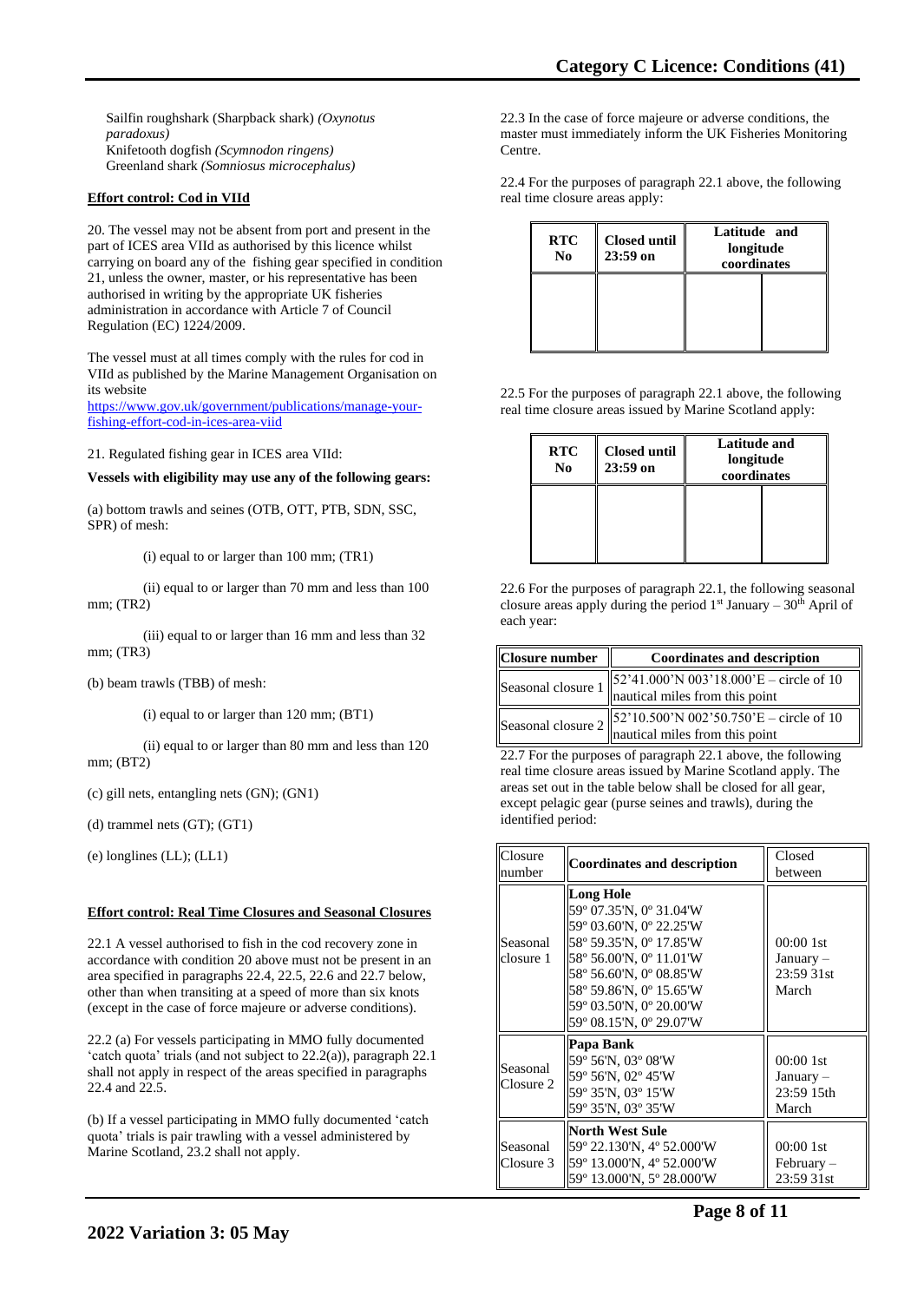|                                    | 59° 16.850'N, 5° 28.000'W                                                                                                                                                                                                                                                | March                                             |
|------------------------------------|--------------------------------------------------------------------------------------------------------------------------------------------------------------------------------------------------------------------------------------------------------------------------|---------------------------------------------------|
| Seasonal<br>Closure 4              | <b>Firth of Clyde</b><br>That part of ICES statistical<br>rectangle 39E4 which lies to the<br>east of the Kintyre peninsula and<br>to the north of a straight line<br>between<br>55°18'18"N, 05°38'50"W, and<br>55°00'30"N, 05°09'24"W, and                              | 00:00 14th<br>$February -$<br>23:59 30th<br>April |
| Seasonal<br>closure 4<br>continued | That part of ICES statistical<br>rectangle 39E4 which lies to the<br>north of a straight line between<br>55°17'57"N, 05°47'54"W and<br>55°00'00"N, 05°21'00"W and<br>to the south of a straight line<br>between<br>55°18'18"N, 05°38'50"W and<br>55°00'30"N, 05°09'24"W. | 00:00 14th<br>February-<br>23:59 30th<br>April    |
| Seasonal<br>Closure 5              | <b>Stanhope Ground</b><br>60° 10'N, 01° 45'E<br>60° 10'N, 02° 00'E<br>60° 25'N, 01° 45'E<br>60° 25'N, 02° 00'E                                                                                                                                                           | $00:001$ st<br>January $-30$ th<br>April          |
| Seasonal<br>Closure 6              | <b>Foula Deeps</b><br>60° 17.5'N, 01° 45'W<br>60° 11.0'N, 01° 45'W<br>60° 11.0'N, 02° 10'W<br>60° 20.0'N, 02° 00'W<br>60° 20.0'N, 01° 50'W                                                                                                                               | $00:001$ st<br>November-<br>31st<br>December      |
| Seasonal<br>Closure 7              | <b>East of Fair Isle</b><br>59° 40'N, 01° 23'W<br>59° 40'N, 01° 13'W<br>59° 30'N, 01° 20'W<br>59° 10'N, 01° 20'W<br>59° 10'N, 01° 28'W<br>59° 30'N, 01° 28'W                                                                                                             | $00:001$ st<br>January $-15$ th<br>March          |

22.8 When fishing in the waters of another UK fisheries administration (other than Scotland), paragraph 22.1 also applies to an area closed by the relevant fisheries administration for those waters.

22.9 It is the responsibility of the master to ascertain, before going to sea, which areas have been closed by other fisheries administrations.

## **Effort Control: Sole Recovery Zone**

23.1 The vessel may not be absent from port and present in the part of ICES area VIIe authorised by this licence whilst carrying on board one of the following regulated fishing gears:

beam trawls of mesh size equal to or greater than 80 mm;

unless the owner, master, or his representative, has been authorised in writing by the appropriate UK fisheries administration in accordance with article 7 of Council Regulation (EC) 1224/2009.

23.2 The vessel must at all times comply with the sole recovery zone rules published by the Marine Management Organisation

## on its website see

[https://www.gov.uk/government/publications/manage-your](https://www.gov.uk/government/publications/manage-your-fishing-effort-sole-recovery-zone/sole-recovery-zone-rules)[fishing-effort-sole-recovery-zone/sole-recovery-zone-rules.](https://www.gov.uk/government/publications/manage-your-fishing-effort-sole-recovery-zone/sole-recovery-zone-rules) If the vessel is also authorised through a separate licence to be present in the EU part of ICES area VIIe any sole days allocated will be for the whole of VIIe combined rather than in addition to the allocation in UK waters.

## **Single Area Licencing**

24.1 Where the vessel deploys beam trawls within that part of British Fishery Limits which falls within ICES area 7e east of 5 degrees west ('the relevant area'), it may not fish in any other ICES area within British Fishery Limits during the same voyage. For any voyage where beam trawls are deployed in the relevant area the vessel must depart from and return to (and only to) a UK port.

24.2 The vessel shall be exempt from the provisions in condition 24.1 provided the following requirements are met;

- a. The master, owner or (where appropriate) the charterer vessel contacts the UKFMC at least 4 hours and no more than 8 hours prior to entry into the area in the relevant area and, if requested, facilitates an inspection of the vessel at a position and time provided by the MMO FMC Operations team, prior to commencing fishing operations;. and,
- b. The master, owner or (where appropriate) the charterer vessel contacts the UKFMC at least 4 hours and no more than 8 hours before leaving the relevant area and, if requested, facilitates an inspection of the vessel at a position and time provided by the MMO FMC Operations team, before leaving the relevant area.

24.3 The notification at 24.2(a) shall contain the following information:

- Subject heading: NOTIFICATION OF ENTRY INTO SOLE RECOVERY ZONE RELEVANT AREA
- b. The name, external identification, and international radio call sign of the vessel;
- The name of the master of the vessel;
- Date/time/location of intended entry into the area and the intended commencement of fishing activity in the relevant area in the following format:
	- i. in respect of the position of entry, the approximate latitude and longitude of the position at which the vessel will enter the area, and
	- ii. in respect of intended fishing grounds, the ICES statistical rectangles in which fishing operations will be commenced.
- e. The total quantity of sole retained on board in kilograms live weight.

24.4 The notification at 24.2(b) shall contain the following information:

- Subject heading: NOTIFICATION OF EXIT FROM SOLE RECOVERY ZONE RELEVANT AREA
- b. The name, external identification, and international radio call sign of the vessel;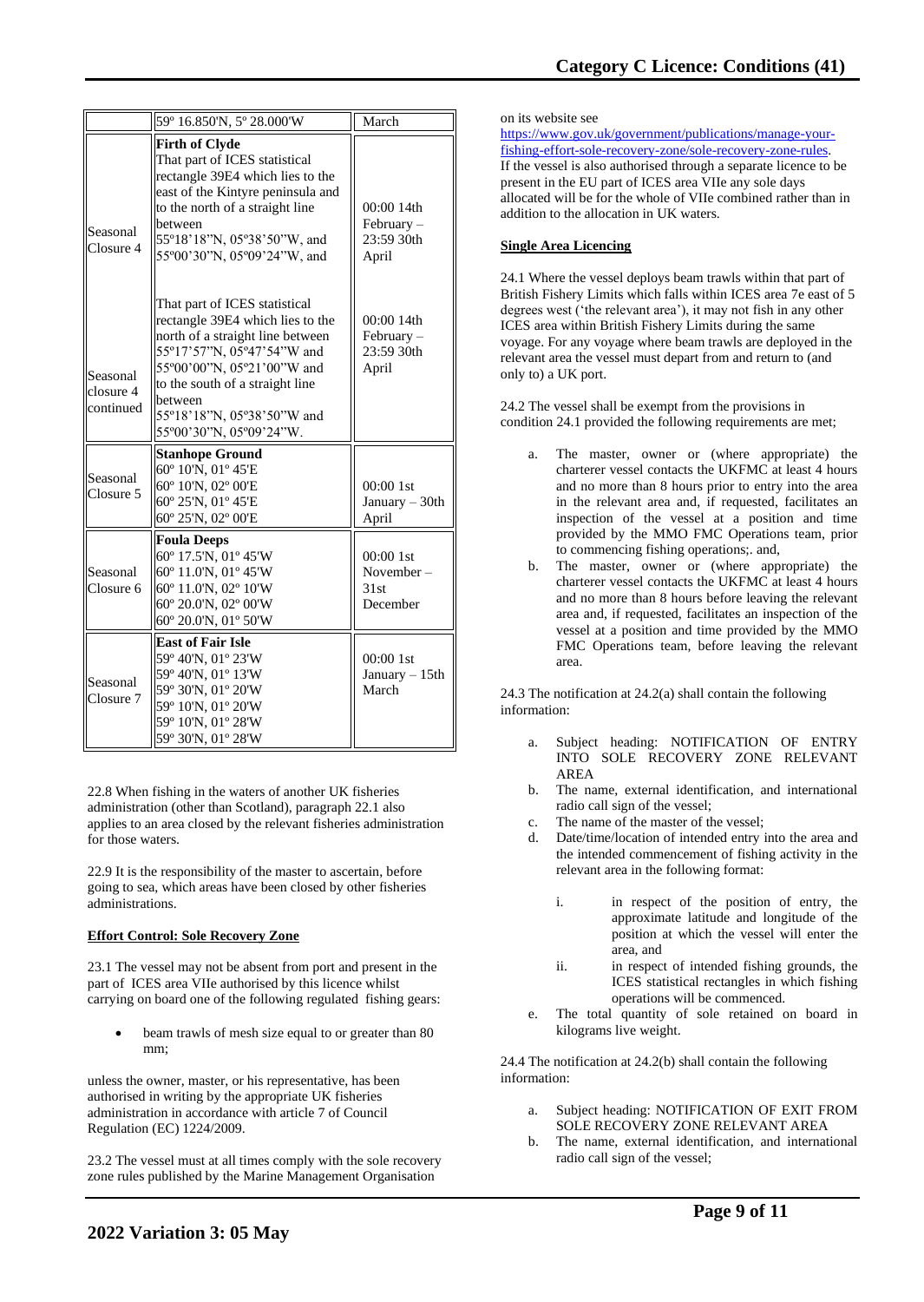- c. The expected date/time/location of exiting the relevant area.
- d. The total quantity of sole retained on board in kilograms live weight.

24.5 If, at the point the vessel enters the area the quantity of sole retained on board is different to the quantity reported in accordance with condition 24.3(e) above then the master, owner or (where appropriate) the charterer of the vessel must immediately, and before commencing fishing operations, notify the UKFMC of the quantity of sole retained on board.

24.6 The vessel may not be present in the relevant area whilst carrying beam trawls on board other than in accordance with condition 24.1 and 24.2 or when transiting at a speed of greater than six knots (except in the case of force majeure or adverse conditions) or when in port. Beam trawls carried on board the vessel must be properly lashed and stowed in such a way that it may not be used readily and to avoid any doubt of its deployment in the water.

## **Dogger Bank Scallop Fishery Closure**

25.1 The vessel may not be present in the area described below whilst carrying dredges on board other than when transiting at a speed of more than six knots (except in the case of force majeure or adverse conditions).

| Point                   | Latitude                  | Longitude                |
|-------------------------|---------------------------|--------------------------|
|                         | 55° 11′ 42.08″ N          | $1^{\circ}$ 36' 44.33" E |
| <sup>2</sup>            | 55° 29′ 54.67″ N          | 2° 54' 13.37" E          |
| $\overline{\mathbf{3}}$ | 55° 29′ 1.35″ N           | 3° 15' 1.21" E           |
| $\overline{4}$          | 54° 22′ 34.78″ N          | $2^{\circ}$ 45' 45.53" E |
| 5                       | 54° 18′ 14.87″ N          | $2^{\circ}$ 43' 14.79" E |
| 6                       | $54^{\circ}$ 16' 0.07" N  | $2^{\circ}$ 31' 55.66" E |
| $\overline{7}$          | $54^{\circ}$ 14' 20.45" N | $2^{\circ}$ 22' 39.16" E |
| 8                       | 54° 17′ 38.18″ N          | $2^{\circ}$ 0' 5.77" E   |
| 9                       | 54° 29′ 26.25″ N          | $1^{\circ}$ 16' 38.33" E |
| 10                      | 54° 49' 7.89" N           | $1^{\circ}$ 8' 7.69" E   |
| 11                      | 55° 3′ 33.3″ N            | 1° 19' 37.24" E          |

25.2 Vessels transiting through the area referred to in condition 25.1 and which are carrying dredges must ensure that, for the entire duration of the period in the area referred to in that condition, the dredges are disconnected from the towing cable and unable to be deployed.

25.3 In the case of force majeure or adverse conditions, the master must immediately inform the UK Fisheries Monitoring Centre.

## **UK Celtic Sea Technical Measures**

26.1 Where the vessel fishes using bottom otter trawls or bottom seines (OTB, OTT, OT, PTB, PT, SSC, SDN, SPR, SX, SV, TBN, TBS, TB, TX) in those parts of British fishery limits which fall within the Celtic Sea Protection Zone it must use a codend<sup>3</sup> with minimum 110 mm mesh size and fitted with a square mesh panel with 120 mm minimum mesh size.

26.2 Where the vessel fishes using otter trawls or bottom seines in those parts of British fishery limits which fall within ICES divisions 7e-j other than those referred to in condition 26.1 above, it must use a codend with minimum 100 mm mesh size, and when fishing west of longitude  $5^{\circ}$  W it must also use a square mesh panel with minimum 100 mm mesh size.

26.3 Where the vessel fishes using otter trawls or bottom seines in ICES divisions 7e-J it must use a codend that is constructed of a single twine of a maximum of 6 mm or a double twine of a maximum of 4mm.

26.4. Where the vessel fishes using otter trawls or bottom seine in ICES divisions 7e-j, other than when targeting nephrops, it must not use or carry on board a strengthening bag<sup>4</sup>.

26.5. The obligation in condition 26.1 does not apply to a vessel which fishes using otter trawls or bottom seines in ICES division 7f within 12 nautical miles of the baseline from which the breadth of the territorial sea adjacent to the United Kingdom is measured, which must instead use a codend with minimum 100 mm mesh size and square mesh panel with minimum 100 mm mesh size.

26.6. The obligation in conditions 26.1 and 26.2 do not apply to a vessel whose catch comprises 5% or more of nephrops, which must instead use any one of the following gear configurations: (a) a codend of at least 80mm mesh size coupled with a 300 mm square mesh panel (for vessels in excess of 12 metres in length) or a 200 mm square mesh panel (for vessels below 12 metres in length);

- (b) Seltra panel;
- (c) Sorting grid with a 35 mm bar spacing;
- (d) 100 mm codend with a 100 mm square mesh panel;

(e) Dual codend with the uppermost codend constructed with T90 mesh of at least 90 mm and fitted with a separation panel with a maximum mesh size of 300 mm.

26.7. The obligation in condition 26.1 does not apply to a vessel whose catch comprises more than 55% of whiting, or 55% of anglerfish, hake or megrim combined, which must instead use a codend with minimum 100 mm mesh size and square mesh panel with minimum 100 mm mesh size.

26.8. The obligation in condition 26.1 does not apply to a vessel which fishes solely in ICES division 7f to the east of longitude 5° West and whose catch comprises less than 10 % gadoids (*Gadidae*), which must instead use a codend with minimum 80 mm mesh size and a square mesh panel with minimum 120 mm mesh size.

26.9. The obligation in condition 26.1 or condition 26.5 does not apply to a vessel which fishes west of longitude 5° West, in ICES divisions 7e, or in ICES division 7f within 12 nautical miles of the baseline from which the breadth of the territorial sea adjacent to the United Kingdom is measured, provided that the vessel instead uses a 100mm single twine codend with maximum 5mm twine thickness.

<sup>&</sup>lt;sup>3</sup> Including any extension piece attached thereto.

<sup>4</sup> As defined by Article 6 of Commission Regulation (EEC) No 3440/84 of 6 December 1984 on the attachment of devices to trawls, Danish seines and similar nets.